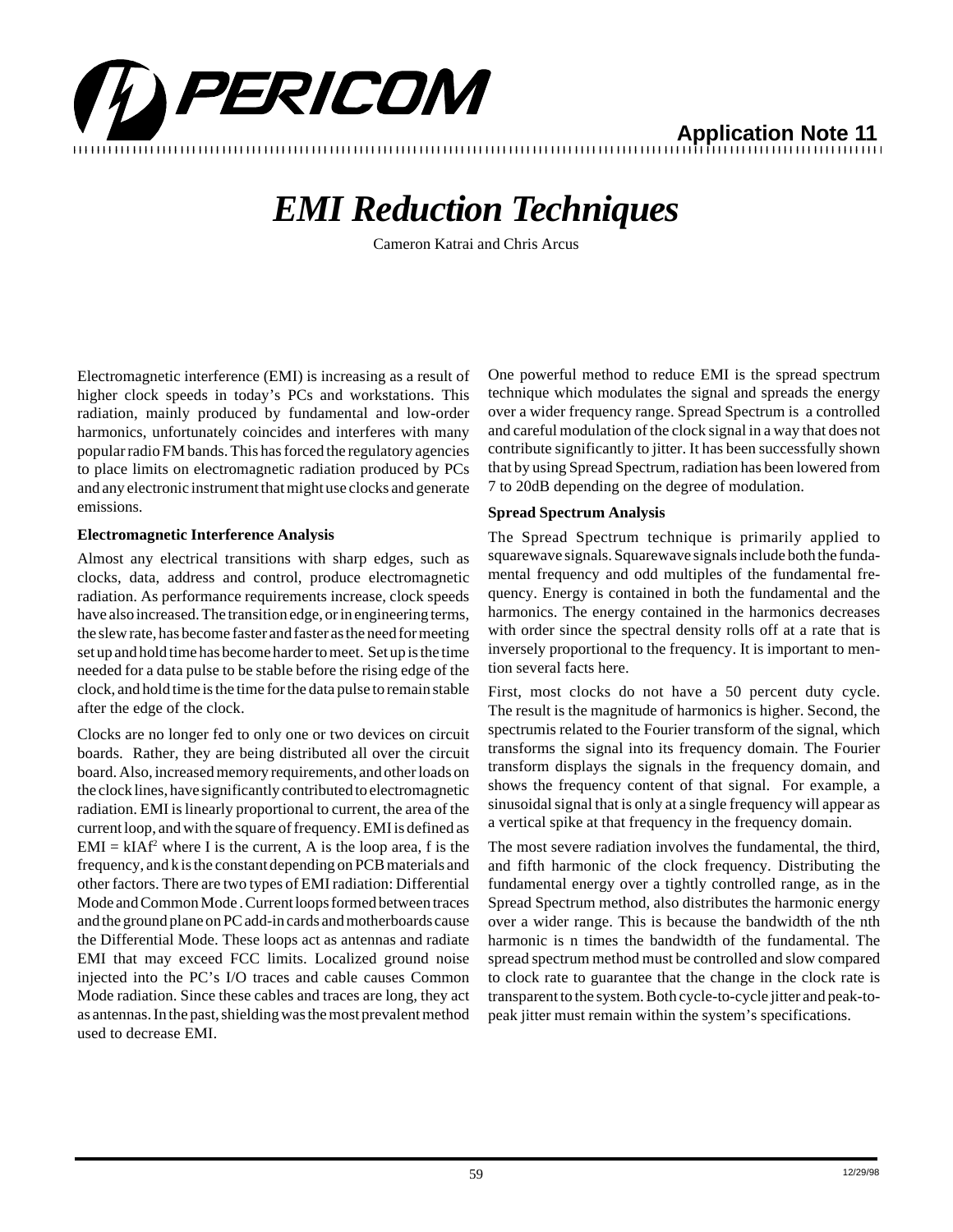## **PERICOM**<br>Application Note 11

12345678901234567890123456789012123456789012345678901234567890121234567890123456789012345678901212345678901234567890123456789012123456789012

### **Method**

The modulation method is a very simple concept. Usually the modulation is measured as a percentage. For example, a 0.5 percent modulation means that a 100 MHz clock is modulated between 99.5 MHz and 100.5 MHz. This is called a center 0.5 percent modulation  $(\Delta)$  since the 100 MHz fundamental frequency remains the center frequency.

Another important factor is the modulation frequency. This frequency, usually in kHz range, is basically a measure of the rate the frequency is swept between 99.5 and 100.5. The linear sweep is predictable and most prevalent.

The spread spectrum method must guarantee also that the minimum clock period is not violated. The clock is usually swept between 99.5 and 100 MHz to avoid exceeding the maximum frequency of the system. In this method, called down spreading, the clock frequency deviation is measured as a negative percentage and the spread is - 0.5 percent  $(\Delta)$ . Linear modulation is also called triangular modulation. A general example of a triangular frequency modulation profile is shown in Figure 1. The modulation profile in a modulation period can be expressed as follows:

$$
F = \begin{cases} (1 - \Delta) f_{NOM} + 2 (\Delta) (f_M) (t) f_{NOM} & (\text{when } 0 < t < 1/f_M) \\ 0 & (1 + \Delta) f_{NOM} - 2 (\Delta) (f_M) (t) f_{NOM} & (\text{when } (2 f_M) < t < 1/f_M) \end{cases}
$$

Where  $f_{NOM}$  is the nominal clock frequency in the non-Spread Spectrum mode,  $f_M$  is the modulation frequency and  $\Delta$  is the modulation amount, or the amount of change in the clock frequency.



*Figure 1. Clock Modulation Profile*

Spread Spectrum has been mainly applied to system clocks. (The clock specifications for today's 400 MHz PCs call for specific reductions in Electromagnetic Radiation generated by the clock alone.) Table 1 shows an example of Desired Peak Amplitude reductions by Spread Spectrum.

| vy oprvaa opven am                   |                              |                                 |
|--------------------------------------|------------------------------|---------------------------------|
| <b>CPU</b><br><b>Clock Frequency</b> | Peak EMI<br>$Reduction = PR$ | <b>Measurement</b><br>Frequency |
| 66 MHz                               | 7dB                          | 600 MHz (9th harmonic)          |
| 100MHz                               |                              | 700 MHz (7th harmonic)          |

*Table 1. Desired Peak Amplitude Reduction by Spread Spectrum*



*Figure 2. Spectral Fundamental Frequency Comparison*

Pericom Clocks such as PI6C104 for desktop applications and PI6C103 and 102 for mobile applications with Spread Spectrum capability allow more margins for EMI emission compliance in the overall system. All Pericom Desktop and Mobile PC clocks possess Spread Spectrum EMI reduction capability. PI6C104 Spread Spectrum capability provides modulation on the CPU and PCI Clocks only. Clocks such as REF and other fixed clocks (24 and 48 MHz) are not modulated.

With the use of I<sup>2</sup>C control method, Pericom's PC clocks allow several types of modulation. For example the PI6C104 allows ∆ of  $\pm 0.5\%$ ,  $\pm 0.9\%$ ,  $\pm 1\%$ ,  $-1\%$ ,  $-0.5\%$ ,  $\pm 0.25\%$  and no modulation at all (Spread Spectrum is off). Moduation frequency is set at 60 kHz.

### **Jitter**

The Spread Spectrum modulation introduces an insignificant amount of jitter to the clock. At modulation frequencies such as 30 to 60 kHz, this jitter can be shown to be small and insignificant.

As shown in Figures 1 and 3, the sweep from  $(1 - \Delta)$  f<sub>NOM</sub> to f<sub>NOM</sub> happens in  $1/2f_M$  time period. For  $f_{NOM}$  of 100 MHz, the T1 is 1/100 MHz and Tn = 1/99.5 MHz ( $\Delta$  is 0.5%).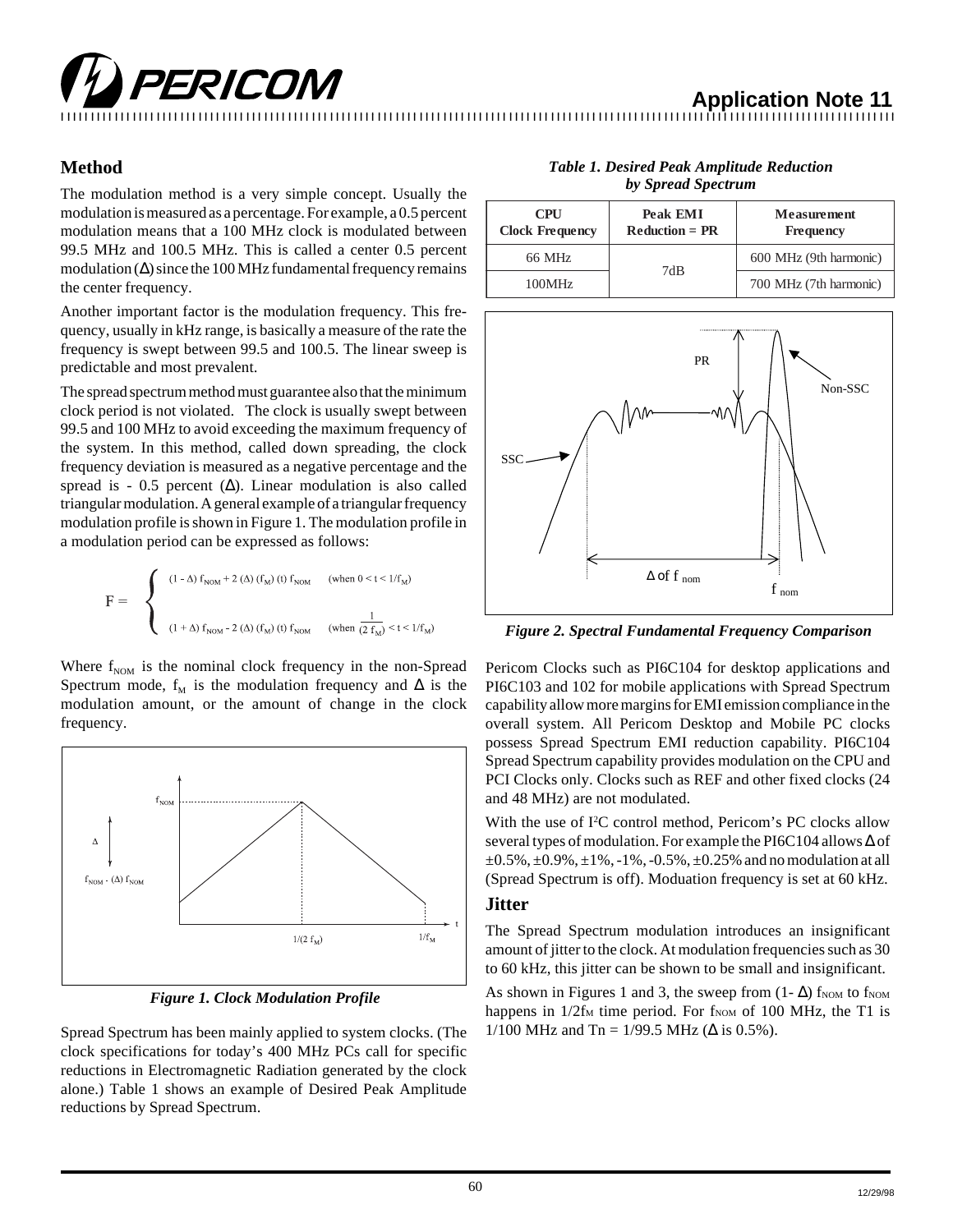

12345678901234567890123456789012123456789012345678901234567890121234567890123456789012345678901212345678901234567890123456789012123456789012



### *Figure 3. Sweep Profile*

The maximum period difference between the cycles in  $1/2f_m$  time period is defined as Tn – T1.

 $Tn - T1 = \{1 / [(1-\Delta) \text{from}]\} - 1/\text{from}$  (2)

We define the total number of Cycles that exist between Tn and T1 as N. The total time is  $1/2f_m$ .

N is given by dividing the total time  $1/2f_m$  by the average of the spread spectrum frequency.

 $N = [1/(2f<sub>m</sub>)] / (1/f<sub>avg</sub>) = f<sub>avg</sub>/(2f<sub>m</sub>)$  (3) Combining 2 and 3 we can then calculate the jitter. Jitter =  $(Tn - T1) / N$ Jitter =  $(2f_m\Delta)/[(1-\Delta)(1-\Delta/2)$  fnom<sup>2</sup>]

For example, if fnom is 100 MHz,  $f_m$  is 60 kHz, and a  $\Delta$  of 0.5 percent, Jitter is calculated to be only 0.0604 picosecond.

### **Other Helpful Guides**

To combat EMI, designers have also adhered to a series of guides and methods. Here are some of these methods:

We highly recommend that solid ground and power planes be used in the design. Partitioned ground and power planes must be avoided. These ground and power partitions may create complex current loops. In this example, the larger the current loops the higher the magnitude of radiation. Routing any channel lines, especially clocks, over a segmented ground plane must be avoided.

Place the clock drivers near the center of the PCB rather than at the periphery. A periphery location increases the magnetic dipole moments. For clock traces that are routed on the surface plane, to further reduce EMI, it is better to route parallel ground traces on either side of the clock trace. However, it is even better to place the clock traces in the layer in between Ground and the Vcc plane. Use 4 to 8 mil traces for clock signals since narrow signal traces tend to increase high frequency damping and reduce capacitate coupling between traces. In general, right angles or 'T' crosses should be avoided. Right angles increase trace capacitance and also add an impedance discontinuity that effect signal degradation.

Impedance must be matched as closely as possible. Usually cases impedance mismatches cause emissions. Signal integrity mainly depends on impedance matching. Do not run long clock traces parallel to each other because they effect crosstalk that contributes to EMI.It is a good idea to make sure that the spacing between traces is at least equal to the trace width.

If you are designing graphic memory subsystems, make sure clock traces are placed at least 2.5 inches away from any PC I/O connector. This includes parallel ports, serial ports, keyboard connector, monitor connector, etc. This method should minimize common mode radiation which is reduced by placing ground isolation trenches around the I/O connector. To suppress high frequency common mode radiation, we suggest ferrites with appropriate impedance characteristics. Since the impedance of the ferrites varies with frequency, at high frequency ferrites behave more like a resistor than an inductor. At high frequencies ferrites resistive losses can be used to fight radiation.

Using Vdd decoupling capacitors for clock sources (whether external or internal) should help reduce the EMI. Placement of decoupling caps is very important to reduce emissions from the clock source's package. All capacitors should be placed within 20 mils of the Vdd pins. Decoupling cap values are based on the resonance frequency of the capacitor. Capacitors in the 100pF range are appropriate for the higher frequencies of the clock generator.

Reduce both the length of the high frequency trace and the area of current loops.

RC filters at the clock source are placed to control rise and fall times. Slower rise and fall times (as slow as possible without violating timings) result in lower emitted frequencies.

Power supply pins for the clock should be next to the ground pins. Minimize power supply loops. By keeping power and ground leads parallel and adjacent to each other, significant reductions in package EMI can be realized.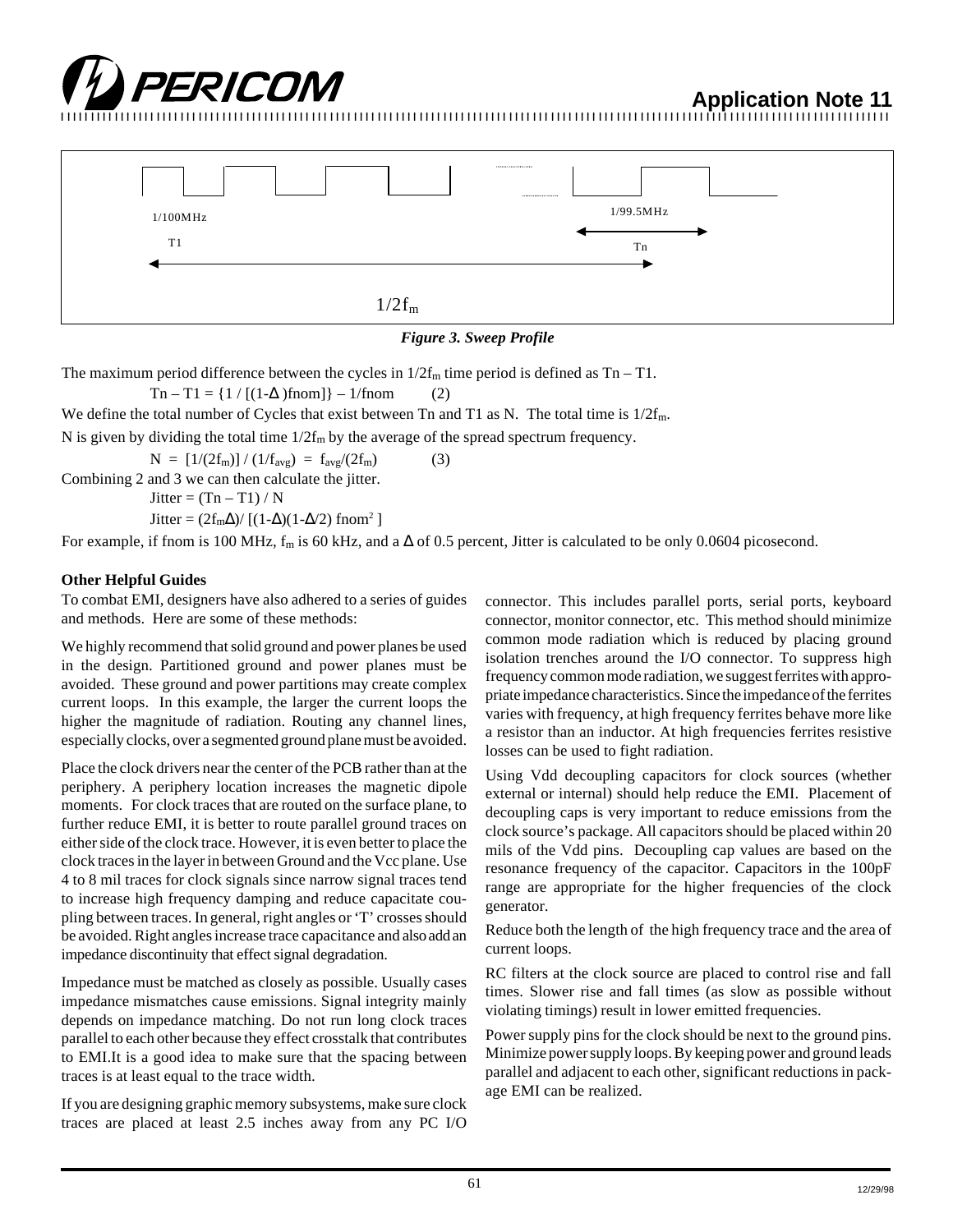# **TEXTED IVI** Application Note 11

### **More Filtering**

When the source of the signal noise cannot be eliminated, filtering is recommended as the last resort. EMI filters and ferrite beads are commonly available filters. Ferrite beads add inductance to suppress high frequency.

### **EMI Filters**

EMI filters are commercially available to eliminate high frequency noise in power lines. They not only stop the noise from entering the system, they also stop the noise manufactured by the system to leave the system and reach other parts of the bigger system. This effect is called bidirectional. A combination of inductors and capacitors make up the EMI filters. The impedance of the node that requires an EMI filter determines this configuration of capacitors and inductors. A high-impedance node requires a capacitor and a low-impedance node requires an inductor.

EMI filters can also be in configurations such as feedthrough capacitors, L-Circuits, PI-Circuits, and T-Circuits.The component of a feedthrough capacitor component is a capacitor. Feedthrough capacitors are good choice when the impedance connected to the filter is high. Figure 4 (see below) depicts the feedthrough capacitor. The feedthrough capacitor does not provide high frequency current isolation between nodes.



*Figure 4. Feedthrough Capacitor*

As shown in Figure 5 below, the L-Circuit has an inductor on one side of the capacitor. This configuration works best for the line and load that have a large difference in impedance. The inductive element gets connected to the lowest impedance.



*Figure 5. L-Circuit with Inductor on One Side*

As shown in Figure 6, in a PI-Circuit two capacitors surround an inductor. When the line and load have a large difference in impedance, the PI-Circuit is the most suitable. The PI-Circuit also is used when high levels of attenuation are needed.



*Figure 6. PI-Circuit with Two Capacitors Surrounding an Inductor*

As shown in Figure 7 below, the T-Circuit has inductors on either side of the capacitor. It works best when both line and load impedances are low.



*Figure 7. T-Circuit with Inductor on Either Side of the Capacitor*

### **Ferrite Noise Suppressors**

As shown in Figure 8 below, the Ferrite noise suppressors are beads surrounding the conducting material.



*Figure 8. Ferrite Noise Suppressors*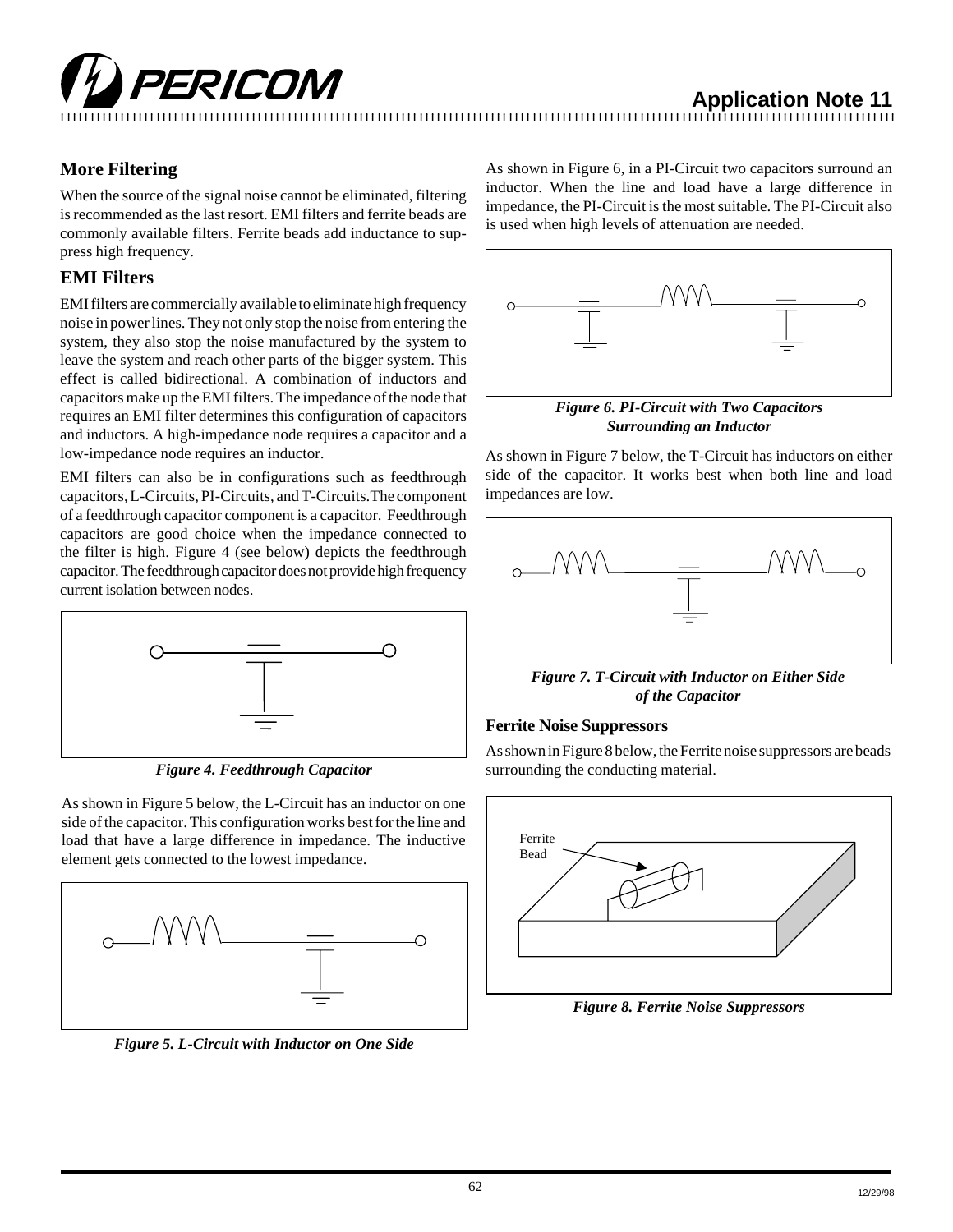

12345678901234567890123456789012123456789012345678901234567890121234567890123456789012345678901212345678901234567890123456789012123456789012

Ferrite suppressors add inductance in series with the line. The added impedance is a function of frequency. The insertion loss is calculated from the formula below:

 Loss (db) = 20 Log10 [(Zs + ZL + ZF ) / (Zs + ZL)]

Where  $Z_s$  = Source Impedance  $Z_{\text{r}} =$  Load Impedance  $Z_F$  = Ferrite Impedance



*Figure 9. Equivalent Circuit*



*Figure 10. Frequency Response of Ferrite Filters*

Without adding DC resistance, ferrite suppressors add sufficient inductance to the line. This ferrite suppressor quality makes them the ideal choice for line-noise suppressors on Vcc pins of devices.

### **Device Speed**

In addition to clocks, high-speed devices generate more highfrequency noise. This is as a result of shorter transition times that have more energy in the high frequency range. Figure 11 shows a square wave pulse with its related Fourier transform. Looking at the Fourier transform, there are two points of interests. The period of the square wave determines the  $1/\pi t_L$  on the Fourier transform. The transition time of the signal or the slew rate determines the  $1/\pi t_F$ . After this point  $(1/\pi t_F)$ , the curve drops off very rapidly. This shows that the  $1/\pi t_F$  point is the highest frequency component of the signal.



*Figure 11. Square Wave Pulse with Related Fourier Transform*

For example the frequency component of the edge of a device with a typical transition time of 1.5 ns is calculated as:

$$
F=1/\pi1.5ns=213~MHz
$$

This shows that regardless of clock frequency, the output signal has a high-frequency component of 213 MHz.

### **Summary**

Over all, the spread spectrum method, which has allowed system performance to increase without compromising EMI, can expedite a product's time-to-market by eliminating interference and by reducing packaging and shielding costs. However, designers should also use all available methods and guides to reduce EMI.